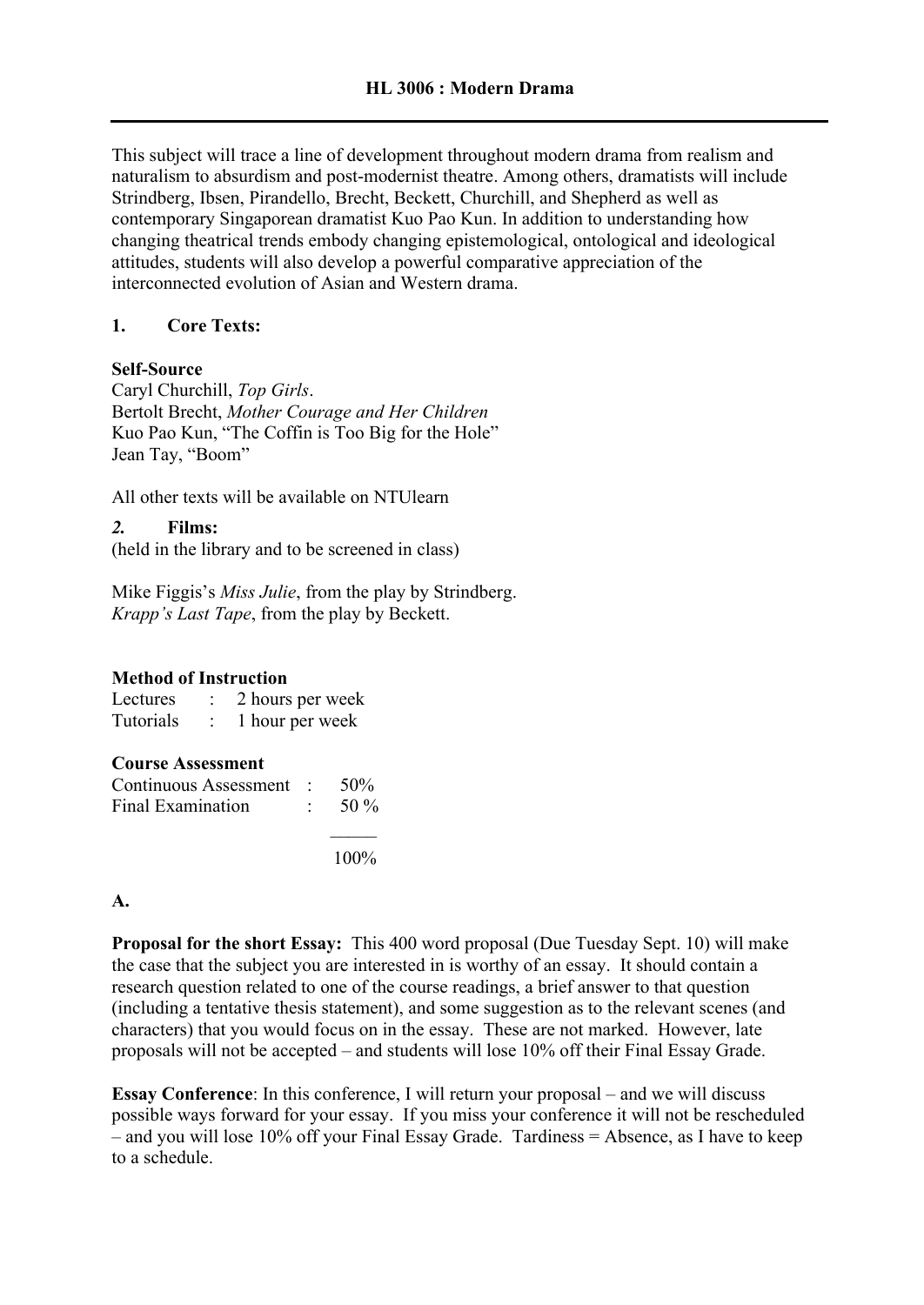**Final Essay:** This 1800 word (lower limit) essay (Due Friday, Nov. 15) must defend an original thesis about one of the works read in class – and do so by reflecting on secondary material about the play and/or the author of the play. You must use at least 4 secondary sources. Please submit a hard  $copy -$  and also submit through turn-it-in  $-$  in NTU learn.

**B. The Final Examination** will consist of two essays worth equal points.

# **\*\*Warning\*\* Plagiarism will not be tolerated and will result in automatic failure of the course.**

| Lecturer            | Office Room No. | <b>E-mail Address</b>   |
|---------------------|-----------------|-------------------------|
| Daniel Jernigan*    | HSS-03-84C      | $d$ jernigan@ntu.edu.sg |
| Ho Jia Xuan (Tutor) |                 | H160026@e.ntu.edu.sg    |

\* Course Co-ordinator

#### **Week No. Topics Readings Week 1 August 13 Course Introduction** David Ives, *Variations on the Death of Trotsky* **Week 2 August 20 Introduction to the Variety of Dramatic Form Early Modern Drama** August Strindberg, *Miss Julie* **Week 3 August 27 Realism, Naturalism, and Objectivity** Henrick Ibsen, *Hedda Gabler* **Week 4 September 3 American Realism** Eugene O'Neil, *The Great God Brown*  **Week 5 September 10 Anti-realism** Luigi Pirandello, *Six Characters in Search of an Author* **Week 6 September 17 Absurdist Drama** Samuel Beckett, *Krapp's Last Tape* **Week 7 September 24 Research Interviews – No Seminar Week 8 Oct 1** *Recess* **Week 9 October 8 The Epic Theatre** Bertolt Brecht, *Mother* **Bertolt Brecht**, *Mother Courage and Her Children* **Week 10 October 15 Brecht's Continuing Influence** Caryl Churchill, *Top Girls* **Week 11 October 22 The Rise of the One Act** Edward Albee, "The Sandbox"; Wendy Wasserstein, "Tender Offer"

# **Proposed Lecture Schedule**